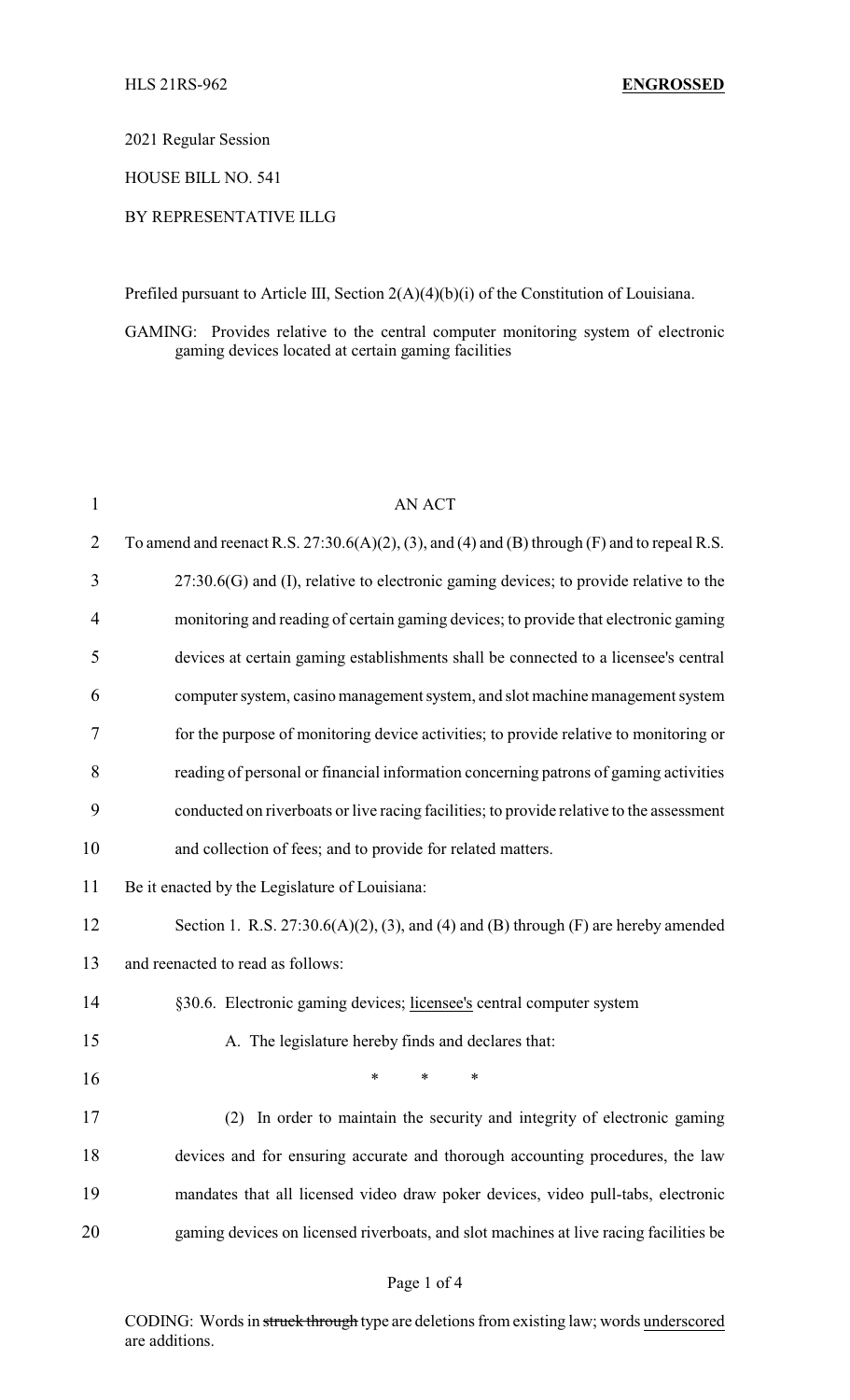1 connected to a central computer each licensee's central computer system, casino management system, and slot machine management system as applicable, to which the division and board have complete and unrestricted access to the information contained therein. Likewise the casino operating contract provides for complete and unrestricted access to information contained within their centralized computer to the office of state police and the Louisiana Gaming Control Board. The legislature finds that it is in the best interest of the state and the general public that all electronic 8 gaming devices licensed in this state should be subject to this type of monitoring and accordingly that all electronic gaming devices should be linked by 10 telecommunication to a central computer system.

 (3) The present level of technology in electronic gaming devices makes it both feasible and efficacious to require all electronic gaming devices on licensed 13 riverboats in this state to be linked by telecommunication to a central licensee's computer system which will facilitate the monitoring and reading of the devices for the purposes of maintaining the security and integrity of the devices and the integrity of the information reported to the system, in order to ensure that licensees meet their financial obligations to the state.

 (4) The most efficient, accurate, and honest regulation of the gaming 19 industry in this state can best be facilitated by establishing a central licensee computer system under which all electronic gaming devices will be linked to that system by telecommunication to provide superior capability of auditing, reporting, and regulation of that industry.

**\*** \* \* \*

 B. Any electronic gaming device which is included in the definition of "game", "gaming device", and "gaming equipment", as provided for in R.S. 26 27:44(10) or  $(12)$  or in the definition of "slot machine" as provided for in R.S. 27 27:44 $(24)$  or 353 $(14)$ , or which is included in the definitions in the rules adopted or enforced by the Louisiana Gaming Control Board, or which is otherwise regulated 29 by Chapters 4 and 7 of this Title shall be linked by telecommunication to  $\alpha$  central

#### Page 2 of 4

CODING: Words in struck through type are deletions from existing law; words underscored are additions.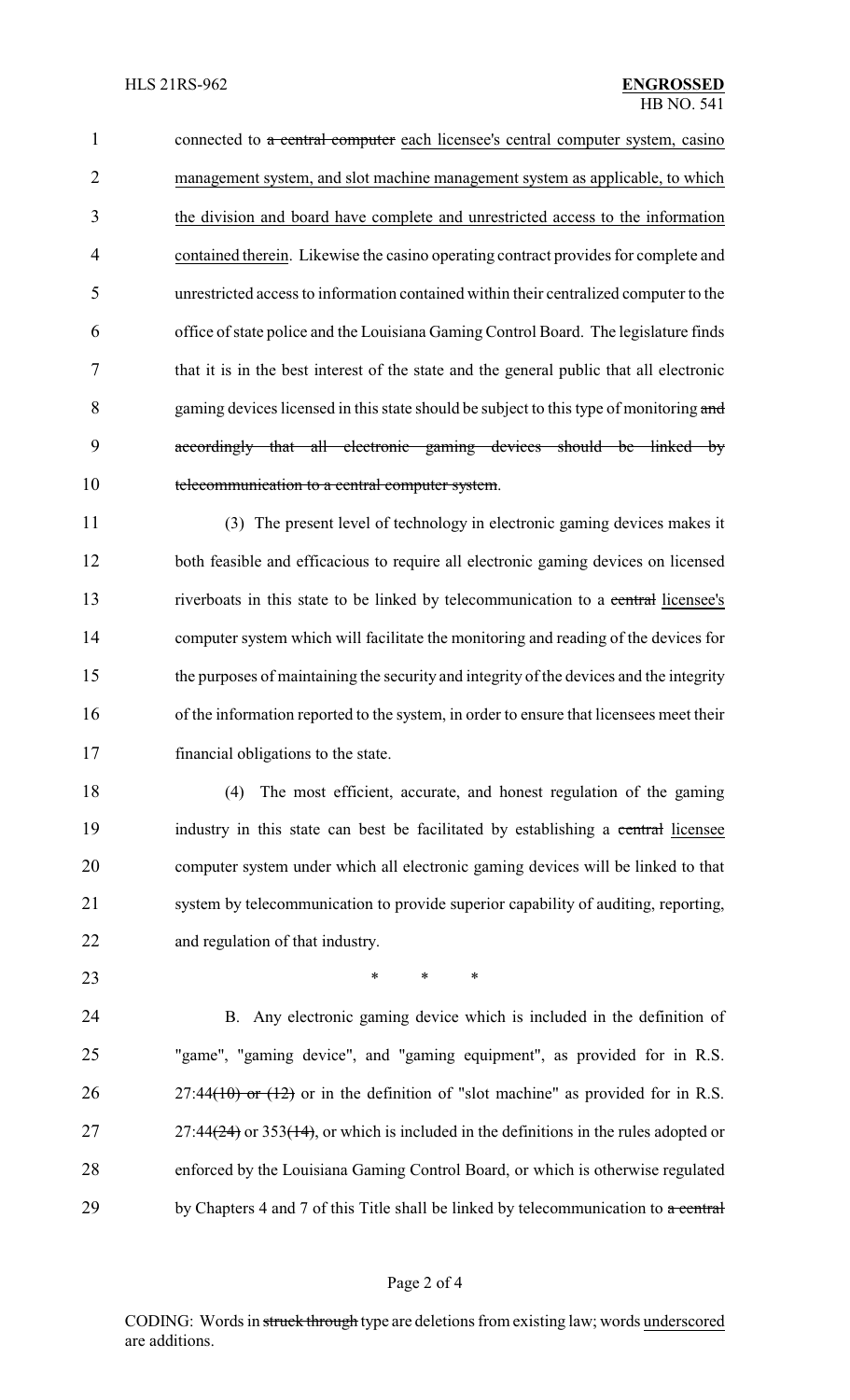the licensee's computer system for purposes of monitoring and reading device activities as provided for in this Section.

 C. The provisions of this Section shall apply to any electronic gaming device 4 operated by the holder of a license as defined in R.S. 27:44(14) and regulated by the provisions of Chapter 4 of this Title and to any electronic gaming device operated 6 by the holder of a license as defined in R.S.  $27:353(5)$  and regulated by the provisions of Chapter 7 of this Title.

 D. The central licensee's computer system authorized by the provisions of this Section shall be designed and operated to allow the monitoring and reading of electronic gaming devices on licensed riverboats and at live racing facilities for the purposes of maintaining the security and integrity of the devices and the integrity of the information reported to the system, so that the fiscal responsibility of the 13 licensees with regard to their obligations to the state will be ensured. The central 14 computer system authorized by the provisions of this Section shall be administered 15 by the Department of Public Safety and Corrections, office of state police, gaming division.

 E. The central licensee's computer system shall be capable of monitoring and reading financial aspects of each electronic gaming device such as cash in, cash out, amount played, amount won, games played, and games won. As used in this Subsection, "cash" means coins, currency, tokens, credits, or any other thing of value which is used to play or operate an electronic gaming device or which is used to pay 22 the winnings from playing or operating an electronic gaming device.

23 F. The central licensee's computer system shall provide for the monitoring and reading of exception code reporting such as an on-line computer alert, alarm monitoring capability to ensure direct scrutiny of conditions detected and reported by the electronic gaming device, including any device malfunction, any type of tampering, and any open door to the drop area.

**\*** \* \* \*

Section 2. R.S. 27:30.6(G) and (I) are hereby repealed in their entirety.

CODING: Words in struck through type are deletions from existing law; words underscored are additions.